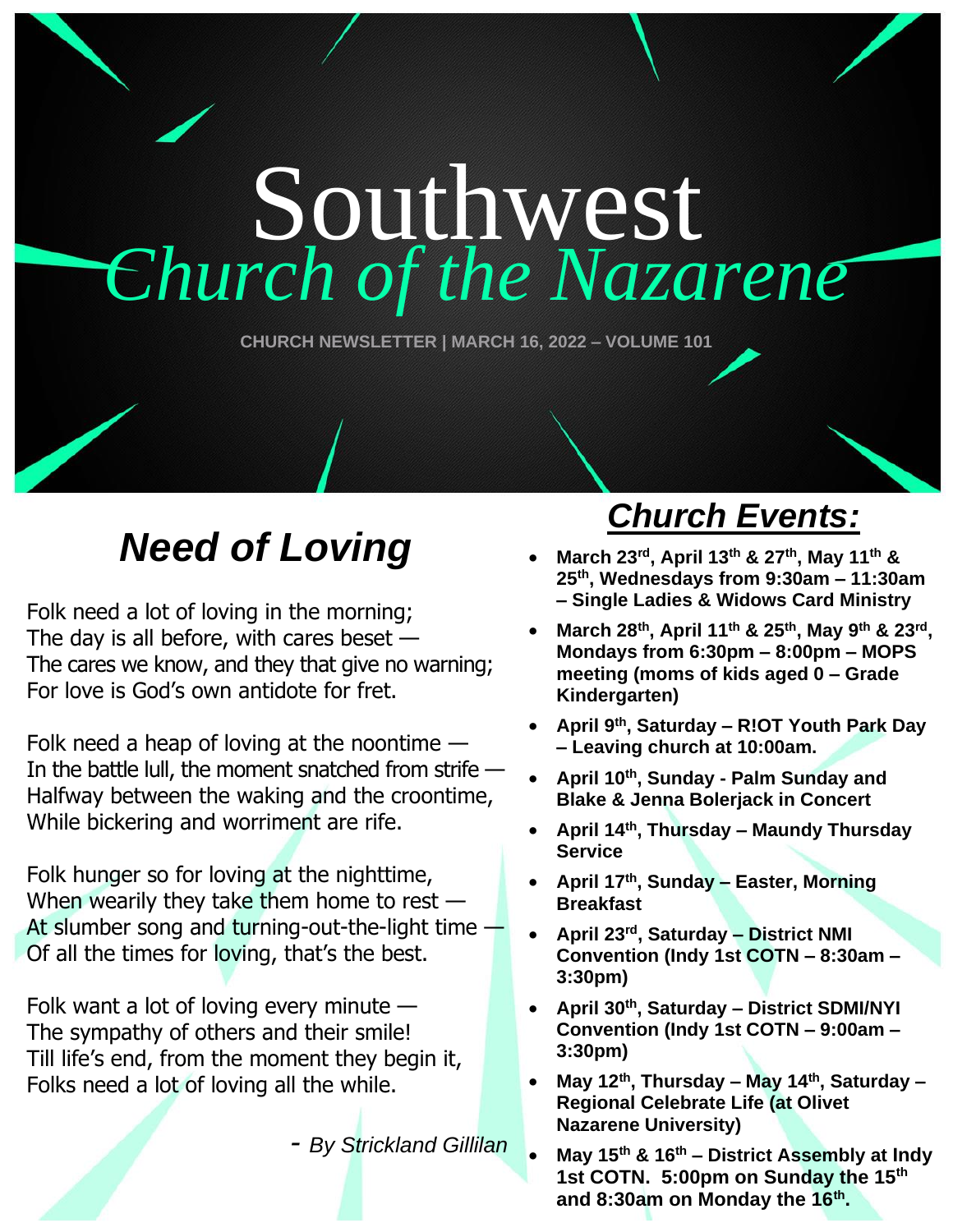- Praise the Lord for a great Sunday! Dave Metcalf preached a challenging and encouraging message, attendance was strong (117), and even the tithes and offerings were up. Praise the Lord for his blessings on Southwest Church!
- ➢ Praise the Lord that Pastor Scott and Cindy had safe and enjoyable trip! It was a 30-year anniversary celebration. We are so blessed and thankful for how God has kept us through 6 churches, raising two daughters, and many highs and some lows. We are trusting the Lord for the next 30 years!
- ➢ Praise the Lord for some kitchen updates! Yes, it is good to praise the Lord for even the blessing of two new stoves for our fellowship hall. I know we will put them to good use; our Easter Pancake Breakfast is coming up!
- ➢ Praise the Lord that seven of our children read four or more missionary books and were treated to a pizza party at Cindy Robinson's house. We are so proud of them!

**Kado & Elizabeth Kapinga welcomed their new baby boy Sunday! Dieu Jaysen Kado was born weighing 6 lbs and 2 oz. and was 20 inches long. Both mom and baby are doing well! Welcome to the Southwest Swahili church family!** 

### **Praises: Prayer Needs:**

- Pray for our Country (President and Governing Leaders)
- Please pray for the people in Ukraine and Russia. Many lives are being impacted greatly due to the military conflict. Pray also for the many Christians in both countries who are trying to know how to handle everything, care for others, and remain strong in their faith.
- ➢ Pray for the Church of the Nazarene They are asking church leaders now (and eventually the congregations) to pray for our denomination. You can find this on their website www.usacanadaregion.org/pray.
- Pray for those out of church today  $-$  those who have fallen away, our friends and neighbors who have never been or never known Christ, and those who choose to put off turning to Christ.
- ➢ For Personal Prayer Needs, please see the emailed and mailed versions of the church newsletter.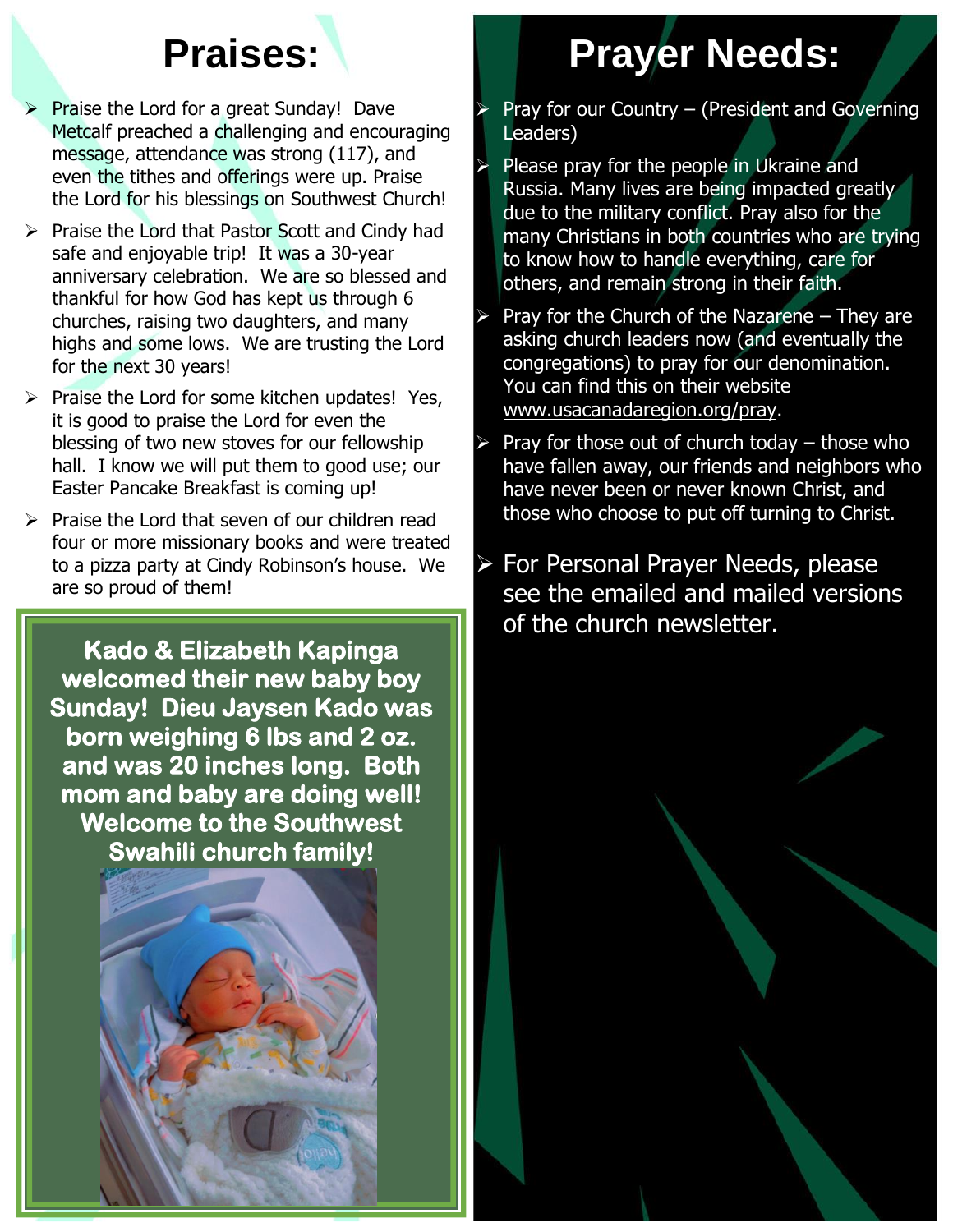### **Annoucements:**

#### **Nursing Home Ministry**

**We are looking to start our Nursing Home Ministry, again, now that they have opened up for visitors! This is a great place to care for the "shut-ins" of life who may not receive any visits from friends or family. We would like to have a time of singing, prayer, and a devotion (10-15 minutes) each Sunday at 9:30am. Please pray and ask the Lord if He would like you involved in this needed ministry. Christ's love through you can make a world of difference for them! See Pastor Scott if you are interested.**

#### **Join us for Midweek Prayer Meetings 6:30pm every Wednesday**

*Pray for one another and those in our community, country, and world!*

#### *Fast Facts:*

#### *How Long is "Long Enough?"*

#### **How long is a typical sermon?**

| Less than 20 minutes -       | 31% |  |
|------------------------------|-----|--|
| 20 minutes to less than 40 - | 54% |  |
| More than 40 minutes -       | 14% |  |
| Source: Lifeway Research     |     |  |

#### Colossians 3:14-15

14 But above all these things put on love, which is the bond of perfection. 15 And let the peace of God rule in your hearts, to which also you were called in one body; and be thankful.  $N$ KJ $V$ 

#### **Colossians 3:12-13**

*<sup>12</sup> Therefore, as the elect of God, holy and beloved, put on tender mercies, kindness, humility, meekness, longsuffering; <sup>13</sup> bearing with one another, and forgiving one another, if anyone has a complaint against another; even as Christ forgave you, so you also must do. NKJV*

#### *Fast Facts:*

#### *How important is the smaller church?* **Churches in the U.S.:**

| <b>Size</b>                                   |  | <b>Size</b>         |  |  |
|-----------------------------------------------|--|---------------------|--|--|
| 50 or less (39.9%)                            |  | $51-100$ $(27.4\%)$ |  |  |
| 101-250 (20.1%)                               |  | 251-1,000 (9.9%)    |  |  |
| $1,000+$ $(2.6\%)$                            |  |                     |  |  |
| Source: Association of Religion Data Archives |  |                     |  |  |

#### *New Sermon Series &*

*Easter Services*

#### **Christ: Our High Priest - Hebrews 10**

**March 20 – No More Guilt**

**March 27 – Entering God's Presence**

**April 3 – Does Grace Ever Run Out?**

**April 10 – Palm Sunday and Bolerjacks in Concert**

**April 17 – Easter Celebration**

**April 24 – Confidence**